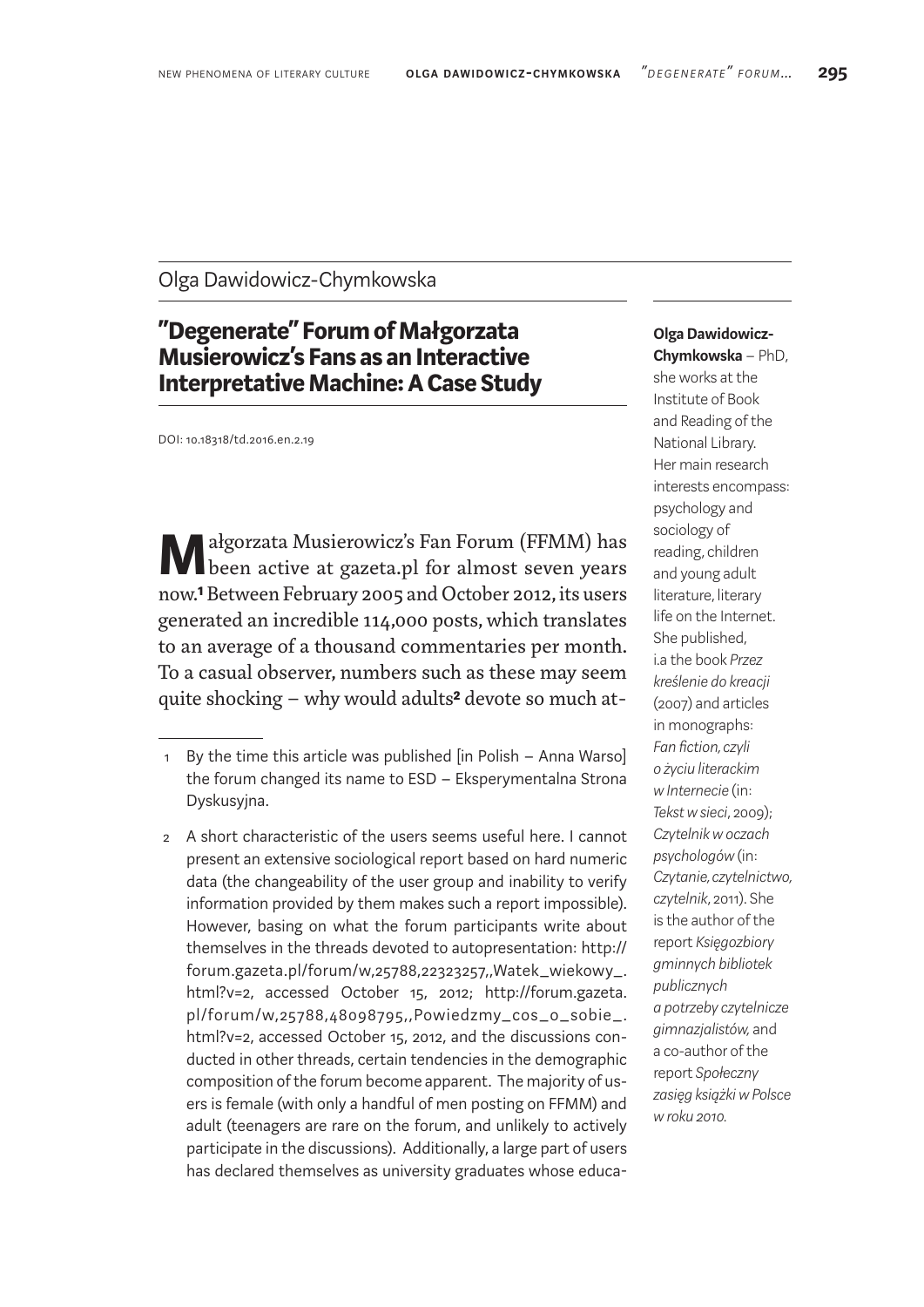tention to an author of a dozen or so teen novels? To a literary scholar, they are intriguing. In fact, FFMM provides an exceptionally rich material for the research of various types of satisfaction obtained from discussing literature in the unique context of an internet forum, and an opportunity to investigate the latter as a special generator of interpretative text.

As a phenomenon, FFMM is interesting not only because of its longevity, but also because of the surrounding controversy. The intellectual level of the forum's discussion has been admirable,**3** but its users are also frequently accused of bad behavior.**4** Thus, an analysis of the forum may provide also an interesting perspective on several issues related to the ethics of interpretation.

In order to better understand the function of FFMM, one should focus not on particular utterances produced by the users, or their individual interactions, but rather on the mechanisms governing the development of long and extensive thematic threads (with dialogues branching out under a common title). I decided to base my analysis on one such thread, even though the only way I can present it in the following article is by providing a summary of the most interesting passages from the conversation, which in itself constitutes a certain kind of interpretation. Such a method of presenting the users' activity at least should shed some light on the specificity of their interpretative practice.

The following analysis focuses on a discussion thread under the heading "Chyba mi rozum odjęło"**5** ["I must have lost my mind"] triggered by a commentary containing a few critical remarks about one of Musierowicz's most recent novels. In response, other users constructed a kind of negative ranking of the author's latest additions to the cycle, supplementing their choices with short, but emotional justifications. Consequently, *Język Trolli* [*Trolla's Language*] was revealed as the least favorite novel among the fans, which led to further discussion focusing mostly on what the forum users saw as a pessimistic vision of social reality presented in the book. Ginestra, one of the more frequent commentators, initially expressed a degree of surprise about such

tional background encompasses humanities, social sciences and science (language and literature, theater studies, history, sociology, economy).

<sup>3</sup> Proposals have been made to publish the contents of the forum in print: http: //forum.gazeta.pl/forum/w,25788,137230116,137230116,mam\_sugestie\_czy\_mozna\_. html, accessedOctober 15, 2012.

<sup>4</sup> Most severely on the Książki [Books] forum, referenced by the following article: http:// forum.gazeta.pl/forum/w,151,102767067,102767067,Wynaturzone\_forum\_fani\_Malgorzaty\_Musierowicz\_.html, accessed October 15, 2012.

<sup>5</sup> http://forum.gazeta.pl/forum/w,25788,86972827,,Chyba\_mi\_rozum\_odjelo\_html?v=2, accessed October 15, 2012.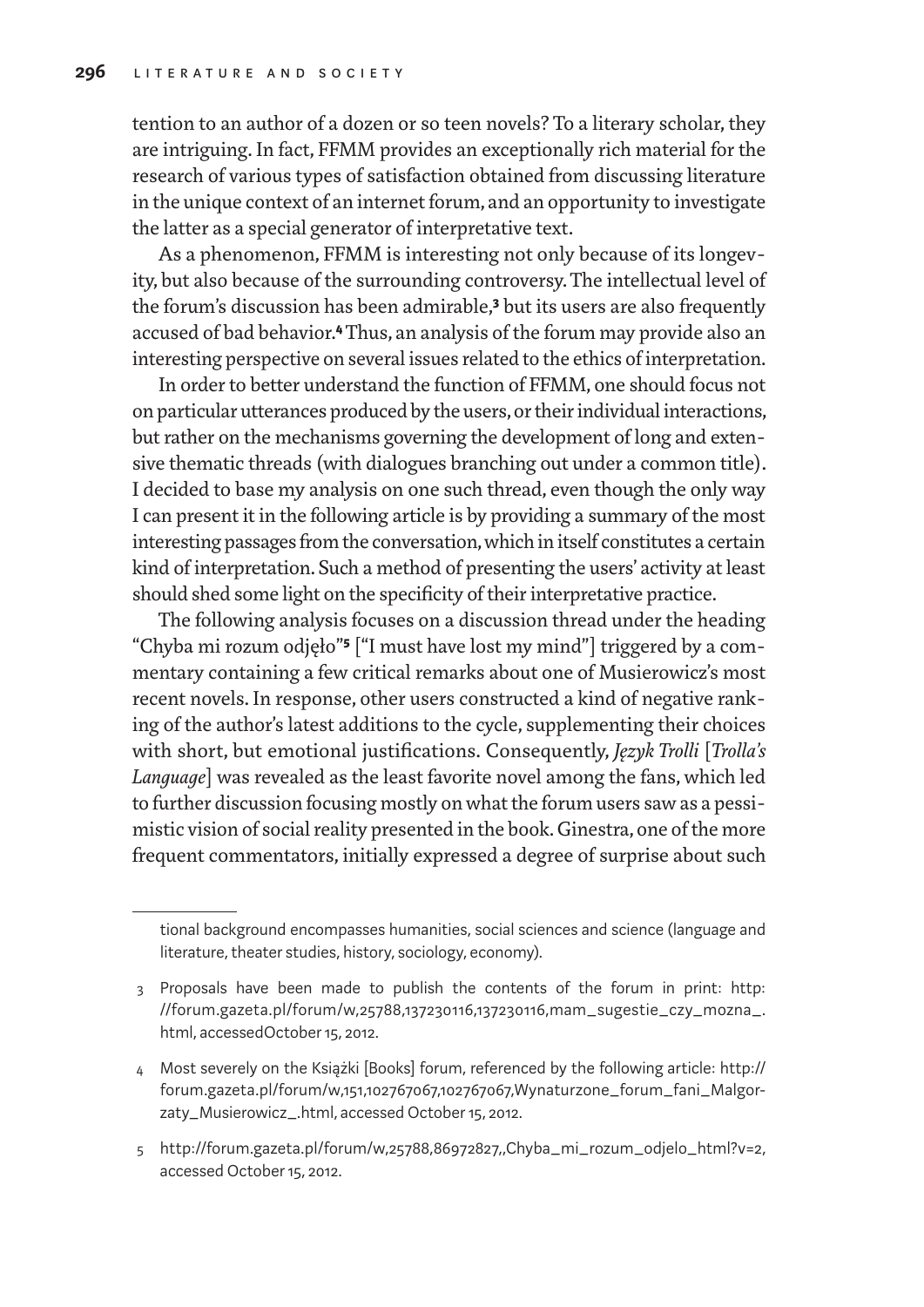interpretations (she herself remembered the novel differently) only to discover upon another reading that she indeed found in the novel what the other readers did, namely, a bitter portrayal of present reality. Contrary to the other commentators, Ginestra saw it as one of the book's merits. In a meticulous analysis that followed, she presented *Język Trolli* as an insightful diagnosis of Polish reality from a few years ago and referred to her second reading of the book as a deeply moving process and an impulse to recognize and realize fully her own experiences from that period. This provoked several responses from other commentators, sharing their experiences and describing states and feelings both echoing and opposing those mentioned by Ginestra. Users posting in this part of the discussion did not seem to try to unify these narratives, but rather believed that such diversity allowed for amore complete picture of reality. One should also add that this part of the discussion thread was based on an underlying agreement as to the meaning of the referenced book passages.

Ginestra's commentary resulted also in a disagreement concerning her suggestion that one of the novel's characters (Fryderyk) wants to convince his girlfriend (Róża) to have an abortion, which according to Ginestra can be deciphered from the allusions found in Fryderyk's conversations with Róża's grandfather (Ignacy). This interpretation became the starting point for a parallel sub-thread devoted to an analysis of the dialogue (read closely and several times, sentence after sentence). Some of the commenters agreed that it contains an indirect suggestion of abortion, while others believed the discussion concerns only the question of whether Fryderyk is going to look after Róża and the baby in the future or ignore the responsibility and focus on his own academic career.

Some of the users viewed Ginestra's reading as an over-interpretation, one that was either impossible to defend considering the novel's intended reading group (teens) or lacking sufficient textual evidence (one of the users argued that if readings based on such weak premises were to be allowed, anything could be proven and followed with an analysis presenting the discussed dialogue as containing allusions to Fryderyk planning to kill Ignacy). However, none of these charges proved convincing enough to discourage further discussion and analysis.

Both the abortion hypothesis and the competing interpretations of the dialogue were judged according to their power to explain the characters' actions within the frame of the entire cycle. The users also reflected on how well each of the proposals fits the overall character of the discussed novel. Reaching any sort of conclusion proved difficult as individual readers not only selected various textual passages as crucial for analyzing the book, but also interpreted those passages differently.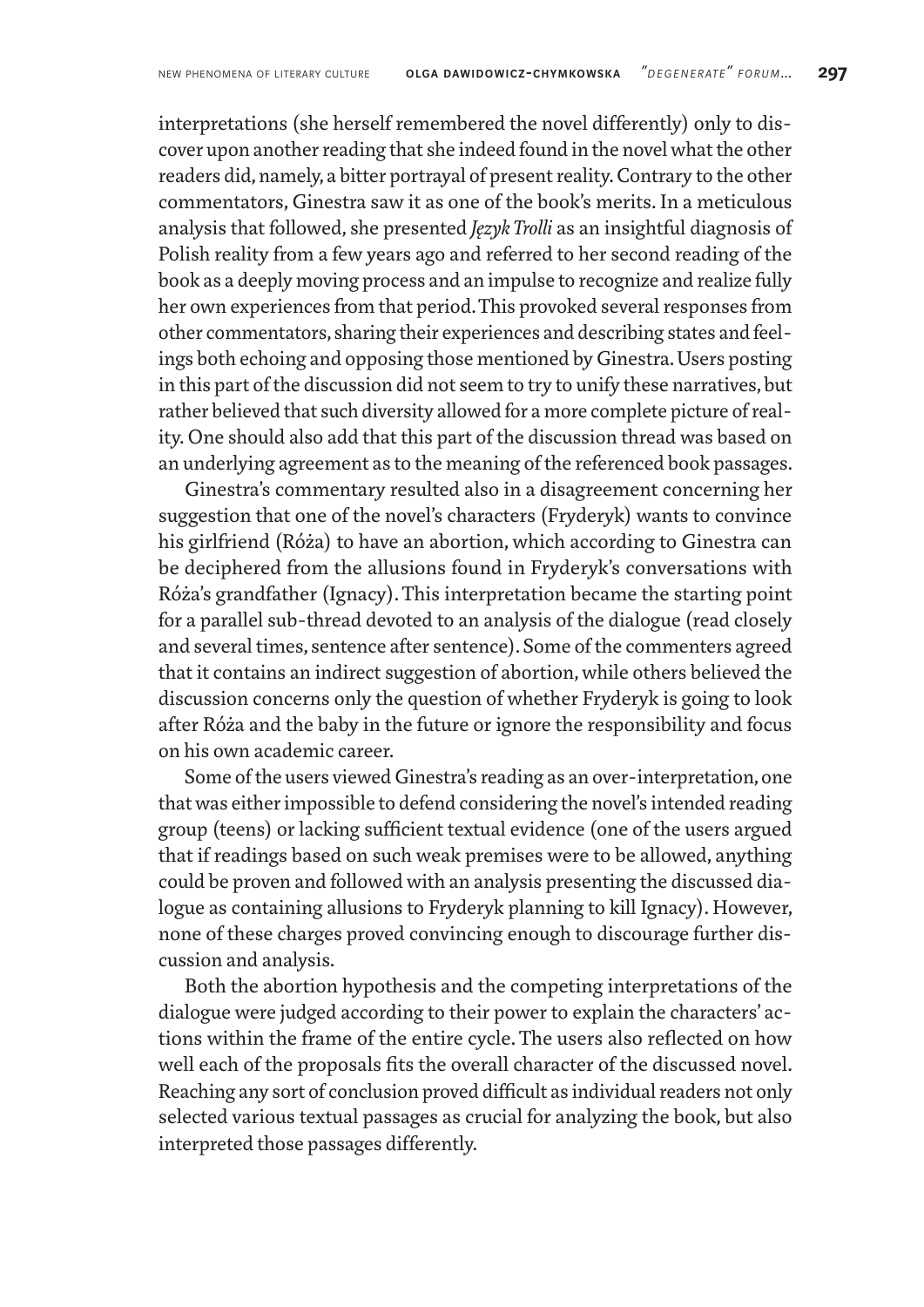Differences emerged already on the level of language and there were several arguments about the meanings of particular words used by the characters. "Getting rid of the problem" in the context of an unwanted pregnancy was seen by one group as an obvious reference to abortion, while other users offered more neutral interpretations. Readers also disagreed about the principles underlying the protagonists' worldviews; for instance, what kind of behavior toward a potential abortionist should be expected from the Catholic characters in the light of the entire Christian doctrine.

This discussion resulted in another hypothesis about the analyzed dialogue, namely a proposal to see it as a special (tragic) comedy of errors where Fryderyk never suggests abortion, but his words are misinterpreted by Ignacy who appropriately adjusts his replies. Assuming such interpretation of the passage in question, *Język Trolli* would reveal itself first and foremost as a book about the problems resulting from the lack of communication between characters using different languages and unaware of those differences. This could radically change the general reading of the novel: Ignacy can no longer be viewed as the key voice conveying the book's educational message and a defender of threatened values, but rather serves as proof of how an attitude of mistrust toward others may ultimately reveal itself to be potentially dangerous.

Finally, near the end of the discussion, one of the participants suggested that even if neither of the characters speaks consciously about abortion, the question is still present in the language of the novel: Ignacy's rhetoric summons it somewhat despite himself. His utterances were read as containing so many rhetorical gestures and referencing so many interpretative contexts (including references to various ideological disputes held in recent years) that it renders a coherent interpretation of his words impossible.

This proposal paradoxically became even more popular after a successful attempt was made to solve the issue by addressing the source (one of the discussion participants e-mailed the author asking about the presence of the controversial allusion in the dialogue and the answer was clearly negative). *Roma locuta, causa finita*, one could say but it was not the case this time. The writer's response did not change the position of the "abortion hypothesis" supporters. Commentaries were posted in reply, suggesting that the author had no power to determine the meaning of the text and to stop the process of interpretation.

An analysis of the conversation allows us to distinguish the presence of two coexisting types of discussion about literature on the forum. We can clearly see, especially in the early stages of the debate, characteristics typical of non-professional readers of book clubs as described by Elizabeth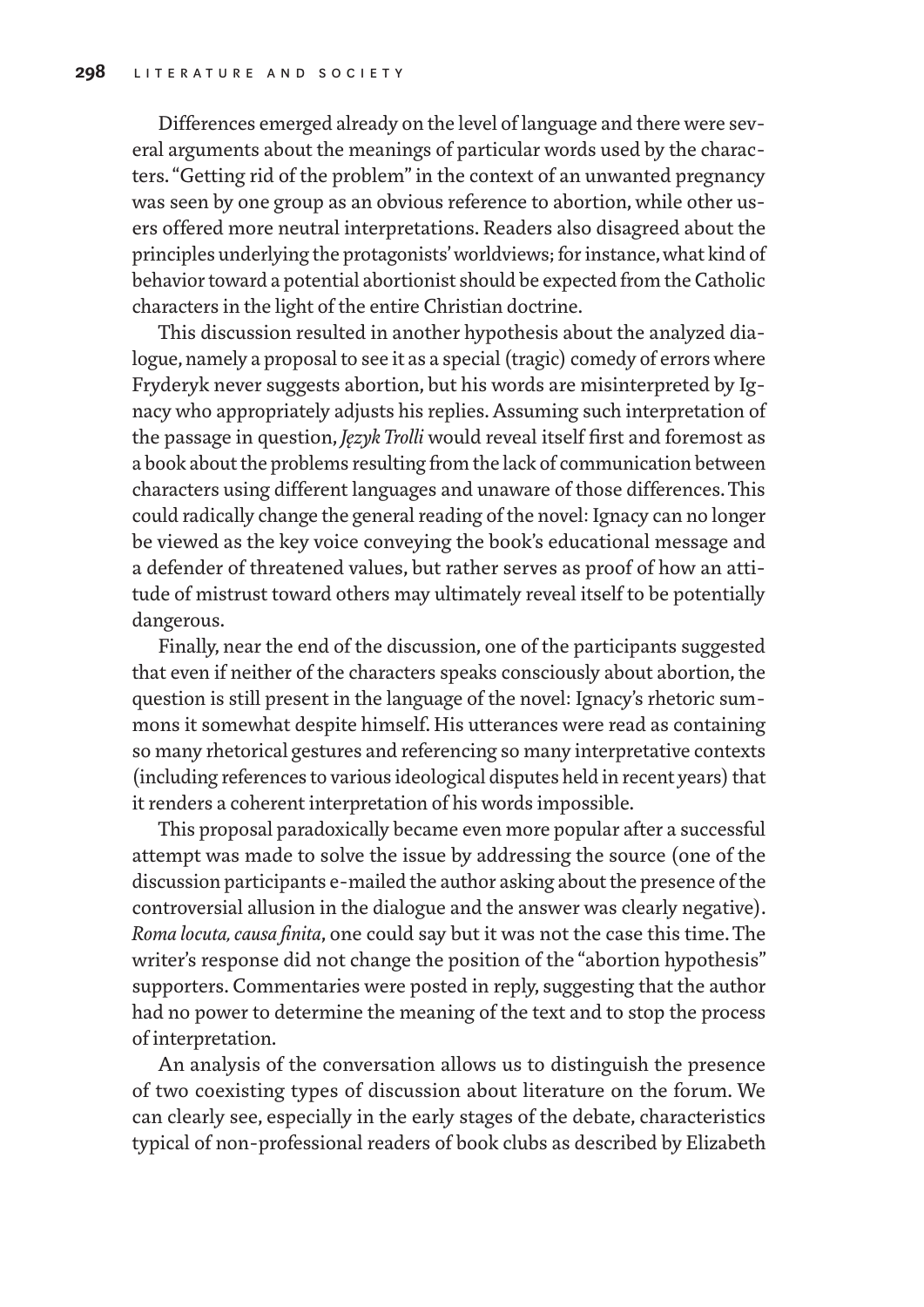Long.**6** This type of discussion is characterized by the free expression of emotions evoked by the analyzed text, a search for references to the reader's own life, treating the text as a starting point for a conversation about social problems, and an easy acceptance for differences in reception. However, another type of discussion can also be seen on the forum, a type where the participants attempt to establish the limits of allowed interpretations and which entails a responsibility: to locate in the text sufficient evidence to support one's interpretative conclusions and to carefully use suitable methods of analysis. Long observes that the latter type, resembling discussions held by professionals, was rare among the groups she observed which consisted of book club attendees. Moreover, the absence of those mentioned responsibilities among book club readers is viewed by Long as an important condition for deriving pleasure from the act of reading, which leads her to suggest that these two types of discussion about literature are to a large extent mutually exclusive.**7** Clearly, this mechanism of exclusion is not to be found on the forum presented in this article.

Aquestion thus emerges concerning the possibility that FFMM, seemingly more conducive to the coexistence of various types of discussion about literature than the book club meetings investigated by Long, owes its character to the particular conditions of interaction offered by the Internet forum, and if so, what exactly characterizes those conditions. Part of the answer can be found in the specific mix of oral and written communication features typical of the online environment.**8** The specificity of each of these communication forms seems to privilege drawing slightly different types of satisfaction from discussing literature. The fact that the forum offers both *quasi*-orality and a chance for *quasi*-meetings, allowing for spontaneity of utterance, focus on exchange, a high level of emotionality and an acceptance for digressions in the debate structure, is conducive to pleasures indicated as crucial for the book club readers: for them, the text is an opportunity to get to know each other, to self-reflect and to recognize social issues viewed as important by the group members. Importantly, we are talking about *quasi*-orality and *quasi*-meetings, imitated by contact actually taking place through writing, and while this may impede related satisfaction to some extent, it may also, paradoxically, facilitate

<sup>6</sup> Elizabeth Long, *Book Clubs: Women and the Uses of Reading in Everyday Life* (Chicago: University of Chicago Press, 2003).

<sup>7</sup> Ibid., 144-146.

<sup>8</sup> Walter Ong, *Oralność i piśmienność – słowo poddane technologii* [*Orality and Literacy: The Technologizing of the Word*], trans. Józef Japola (Lublin: RWKUL, 1992); Alina Naruszewicz-Duchlińska, *Internetowe grupy dyskusyjne. Analiza językowa i charakterystyka gatunku* (Olsztyn: WUWM, 2011), 243-250.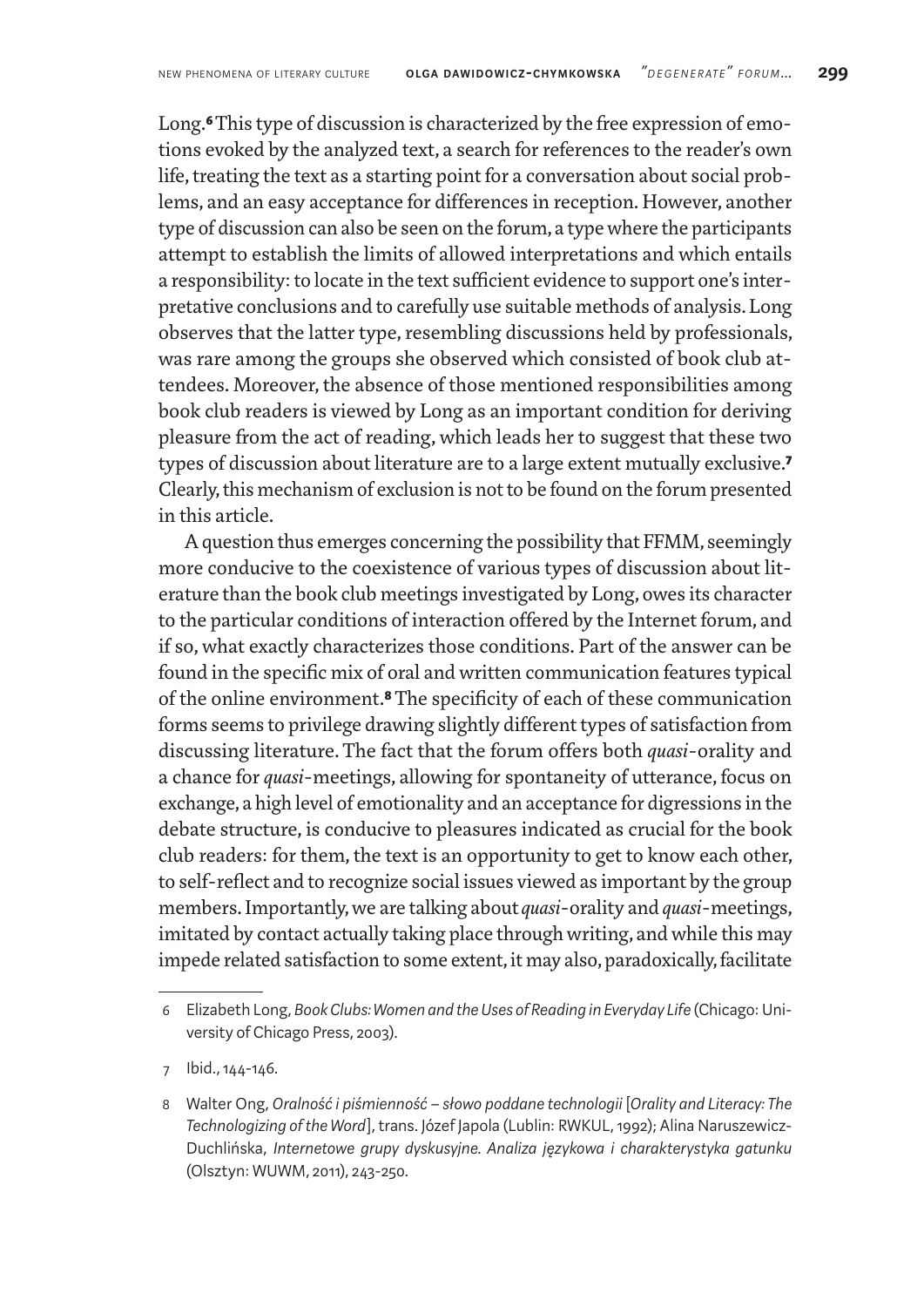it, since Internet communication is reported as conducive to presentation of the true self and expressing emotions.**9**

Written interaction and the related absence of face to face contact, and the lack of temporal limitations to the conversation, offer other possibilities as well. Allowing for an extensive, logical and ordered presentation of one's argument, giving time to reflect on the opponent's responses and to evaluate their validity through another reading of the discussed text, facilitates concentration on the ideas presented by the discussion participants instead of participants themselves, creating good conditions for using the literary text as a riddle which can be solved collectively, or a foundation for a kind of game whose participants compete in putting together all elements of the puzzle in the best possible way. Those opportunities offered by the written form seem to correspond well to certain aspects of oral communication, especially its agonistic character, allowing to better determine the principles of competition and increase the sophistication of the interpretative game.

Importantly, online interaction is not only characterized by features conducive to each type of the discussion (both types can coexist relatively seamlessly within one forum or even one thread). The interaction can be facilitated by another feature of the Internet forum, namely, the possibility to simultaneously conduct several conversations and to include an unlimited number of participants in every conversation even though there is no obligation to participate actively in any of them. Conditions such as these make it easier to find partners for various types of literary games and limit, to a certain degree, the users' disposition to streamline their needs and determine acceptable activities.

What is worth emphasizing about FFMM is not only its potential for providing the users with various types of satisfaction from talking about literature, but also its role as a platform for interpretative work and an incubator of interpretative ideas. It may thus be interesting to recognize in the analyzed material certain mechanisms of obtaining interpretations which seem to result from the specific rules of interaction of the forum's participants.

Let us first take a look at the first sub-branch of the discussed thread. Ginestra's use of *Język Trolli* to shed light on a period from her personal history and to transform her auto-narrative (i.e. her recognition of a certain moment in

<sup>9</sup> Krzysztof Krejz and Izabela Krejz, "Ja w sieci – sieć we mnie. Zależności pomiędzy doświadczeniami relacji w internecie a reprezentacją obrazu siebie," in *Społeczna przestrzeń Internetu,* ed. Dominik Batorski, Mirosława Marody and Andrzej Nowak (Warszawa: SWPS Academica, 2006); John A. Bargh, Katelyn McKeena and Grainne M. Fitsimons, "Can You See a Real Me? Activation of Expression of the True Self on the Internet," *Journal of Social Issues* 58 (1) (2002).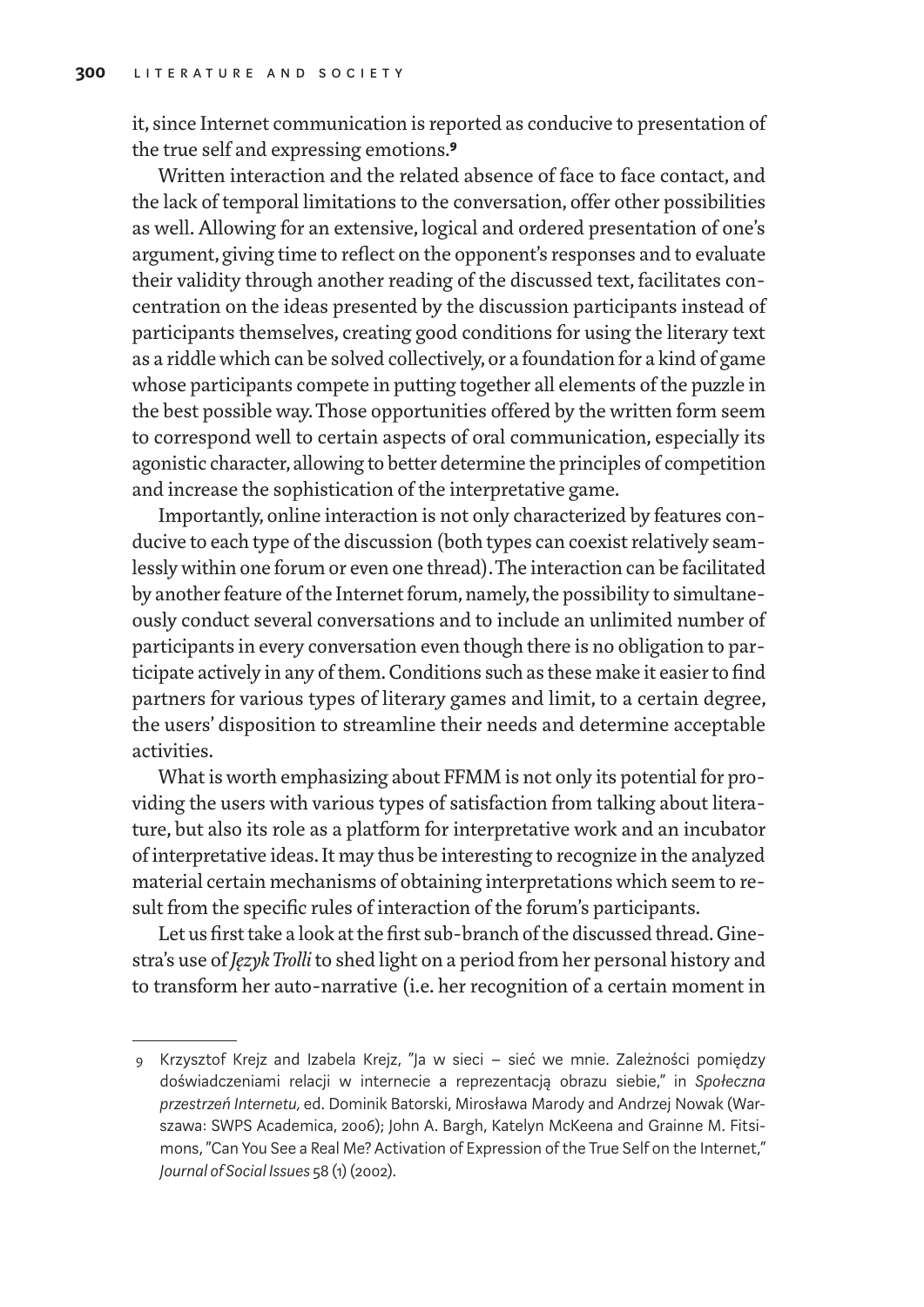life as a part of a particular collective experience) could be viewed as being of key importance for this part of the forum discussion. Notably, her experience was born not only from an individual act of reading, but it was rooted in the need to negotiate her own interpretation of the text with the one proposed by the group while the previous commentaries from the participants clearly influenced her new reading, both through the addition of a certain emotional value and by highlighting particular elements of the narrative.

The fact that Ginestra's reading both resulted from a dialogue and became a part of it multiplied the potential of *Język Troli* as a specific narrative pattern. Due to the diversity of narratives provoked by Ginestra's post, Musierowicz's novel was recognized as a pattern equally useful for producing stories which confirmed it and those opposing the pattern. It served as a center for contradictory social narratives of Poland's recent history.

What we seem to be dealing with here is a type of interpretation particularly valued by Richard Rorty – an interpretation which does not classify the work (i.e. treat it as an example of this or other phenomenon) but one where the readers use the text to transform themselves or their vision of the world.**10** Discussed interpretation seems even more attractive in this regard, as such use of text took place both in the individual and the collective dimension, and consequently (which the philosopher would certainly appreciate), it contributed to a recognition of the diversity of experiences among the involved group, increasing their awareness of the limits of their own experience and leading to an emphatic attempt to understand the discovered differences. Analyzed discussion is also a good example of how those interpretative effects emerge from a close relation between the users' need to find in the text elements which resonate with them on the personal level and their willingness to negotiate interpretations with other participants of the discussion.**11**

In the case discussed above, this relation was of a very special nature. The most interesting interpretative discoveries were developed in a process of inscribing the method of reading, already established by the group, into the context of subjective biographical experiences of its individual members. However, the discussed thread contains yet another mechanism of producing interpretations resulting from the clash of subjectivity and the search for a consensus: in the following parts of the forum discussion, one may note

<sup>10</sup> Richard Rorty, "Kariera pragmatysty," ["The Pragmatist's Progress"] in *Interpretacja i nadinterpretacja*, trans. Tomasz Biedroń, ed. Stefan Collini (Kraków: Znak, 1996).

<sup>11</sup> The notion of limiting the freedom of interpretation by relating it to the interpretative community, found in Rorty, was indicated by Andrzej Szahaj as important and still requiring a more precise formulation. See Andrzej Szahaj, "Granice anarchizmu interpretacyjnego," *Teksty Drugie* 6 (1997).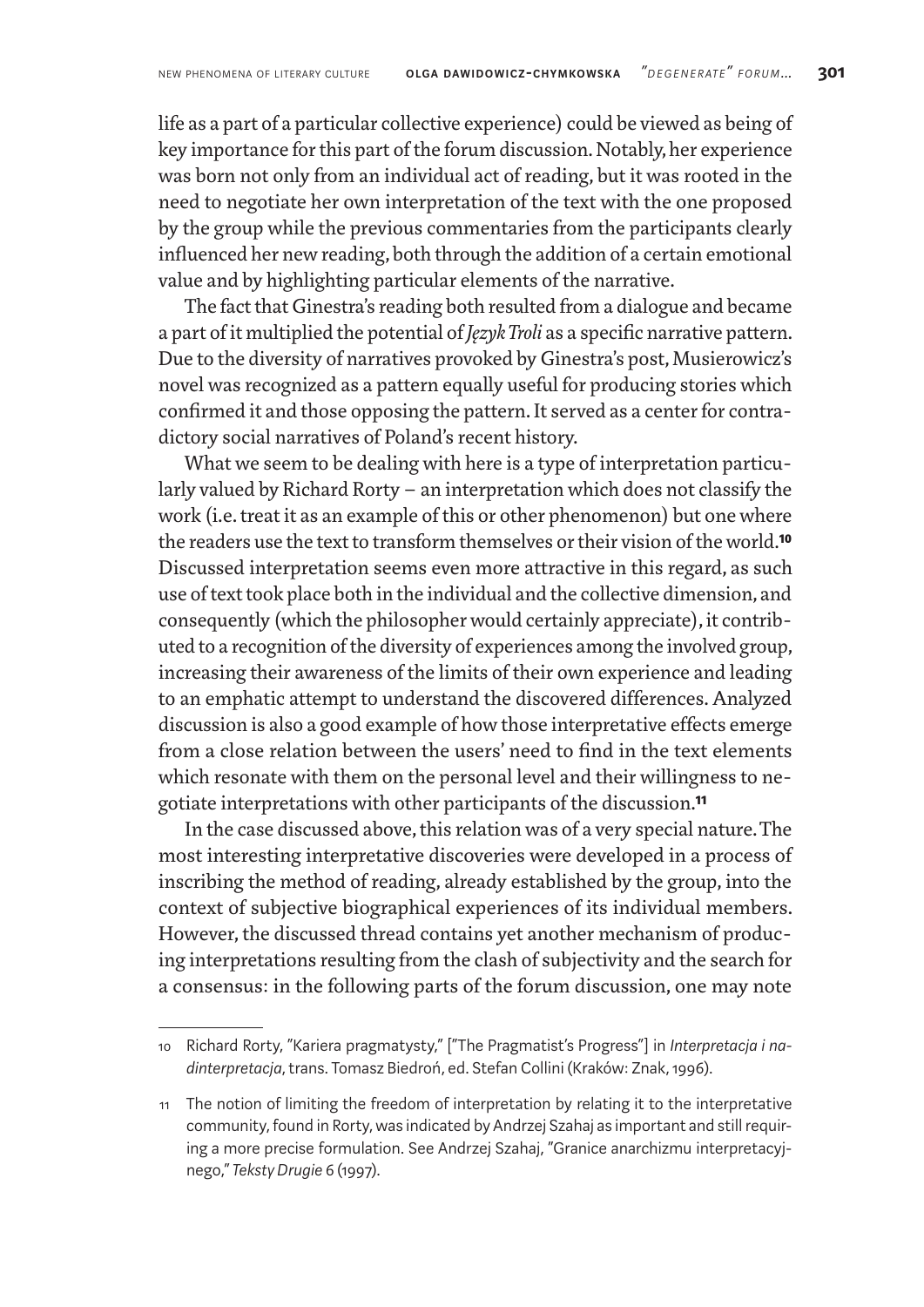a somewhat reverse situation, an interpretative engine fueled by an effort to move from the contradictory, individual readings to a meaning universally accepted by the members of the discussion.

This task itself, an attempt to determine whether the text contains an allusion to abortion, proved to be both ambitious and impossible. Instead of a resolution, the debate brought the forum users to discover that they were unable to find a single common criterion to collectively accept or reject the controversial interpretation. As more aspects were included in the discussion, more differences surfaced. Readers disagreed about the boundary conditions of interpretation (how far could one go reading between the lines of what the characters say). They learned about the traps of the model reader category (some of them believed a teenage novel cannot include allusions to abortion as that would be neither proper nor decipherable for the target group; others argued that the presence of allusions not meant for teenagers and undecipherable for them testified to the novel's wider target audience). Such vicious circle – inevitable, as the model reader is a function of the text – was part of the process through which the participants discovered that the text contained no single element crucial for the debated issue which all of them could interpret identically (from the words uttered by the protagonists to the principles of their worldviews) and, consequently, there was no single element which could be treated as a point of reference for further analysis which could realize a desired resolution.

What was produced in the course of this discussion was another interpretation, projecting the readers' problem onto the characters (who also were unable to communicate), removing some of the contradictions remaining from the previous interpretations but also opposing them. This increase in irreconcilable readings was probably the main reason why the initial goal – learning the author's intention and thus finding the winner of the interpretation game (someone whose interpretation would be accepted as valid by the group) – lost its appeal, and even perhaps sense, to at least some of the participants. They moved, maybe against their own will, from a search for the author's intention to an almost deconstructivist**12** understanding of the text as not only ambiguous, but also hampering a complete reading and bursting from its internal contradictions (these two positions were mediated by psychoanalytical readings).

It turns out that the attempt to determine the meaning of the novel was initiated by a group with no shared set of norms regulating their interpretative

<sup>12</sup> Almost in the sense that it recognized the presence of an *aporia* in the text and viewed it as crucial for interpretative work; however, the readers saw them rather as a sign of writer's negligence than an imminent quality of the text itself.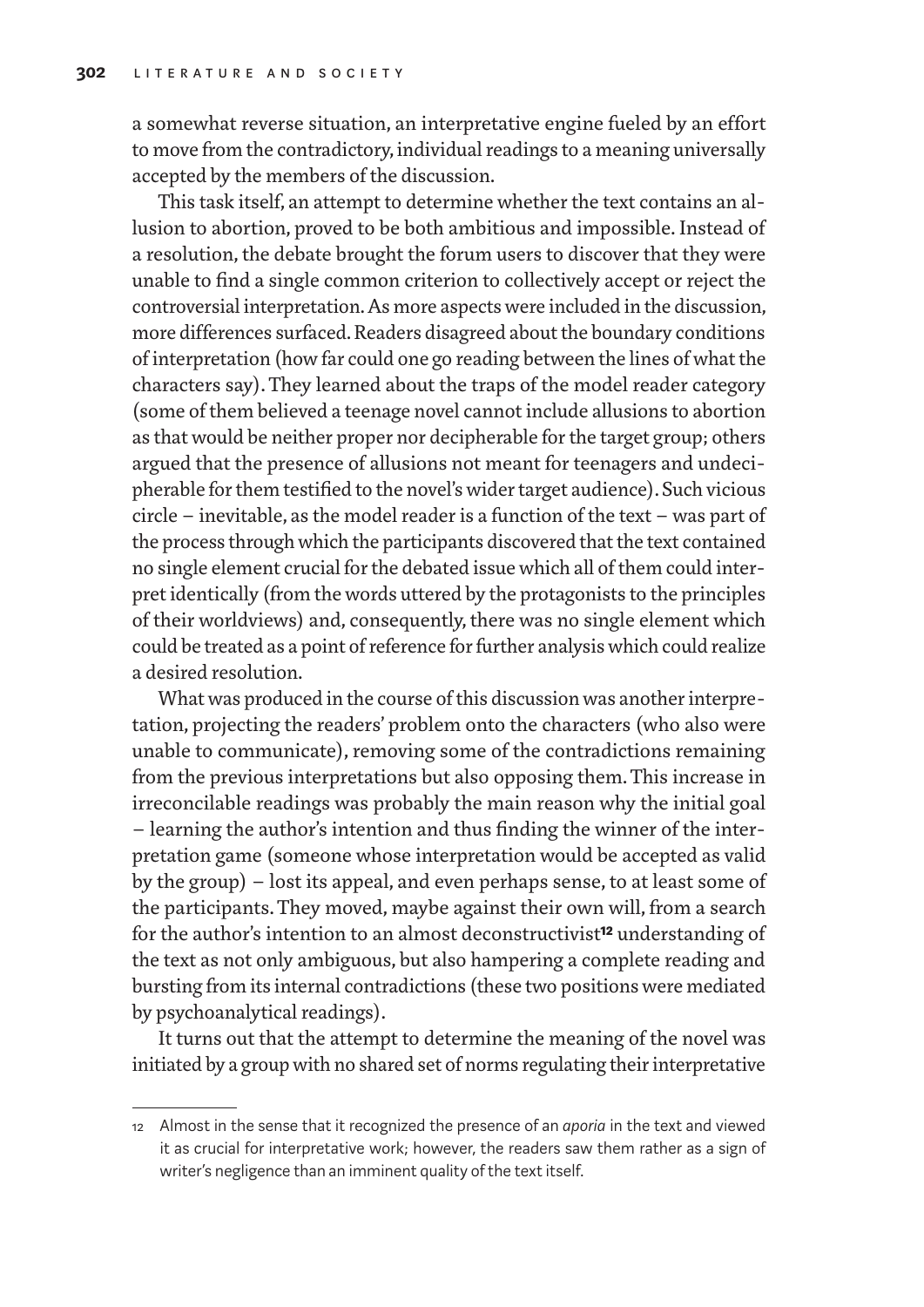procedures or (as it is common in modern society) similar world view; in other words, it was a group consisting of several intersecting interpretative communities, which necessitated the use of heuristic methods which could increase their semantic openness. We are thus witnessing an experiment confirming the connection between the functioning of a community and the definition of literature the community in question finds useful.**13**

In fact, mechanisms governing the analyzed material may be more interesting than the very effects of interpretation. After all, the "new" understanding of the text obtained in the final parts of the discussion remains only a certain, incomplete reflection of what had been already repeatedly said by professionals (notably those forum users who were educated in the humanities did not so much discover, as recall and take this into account when the seemingly easier, more "natural" reading of the text through the prism of the author's intention proved insufficient). The lack of obligation to include the knowledge of literary studies in their reading means that the questions and solutions proposed by the forum users were, in most cases, unoriginal.

However, the true potential of the analyzed discussion lies in the ways in which the methods of interpretation, which emerged as the conversation developed, were applied to particular literary texts. Analyzing references to contemporary reality found in *Język Trolli*, FFMM users definitely went beyond the most obvious approach to popular literature as a supplier of easily determined patterns of social narrative. Struggling to reconcile their differences in reception, forum users performed a thorough analysis of the novel's structure and language which resulted in positioning it as a text participating in several contemporary debates (as it proposed certain worldviews and entered a dialogue with opposing ones) as well as a text whose very language and narrative structure was an arena for those debates.

Consequently, the potential of literature as a basis for dialogue (and the subsequent attempt to recognize and understand visions of the world different from one's own), was utilized here to an even greater extent than in the initial stages of the discussion. Notably, at least some of the commentators viewed the discussion as interesting and fruitful even though the meaning of the novel was never discovered and the winner of the interpretation game never revealed. This in turn seems to confirm the role of literary interpretation as a "school of pluralist thinking."**14**

<sup>13</sup> A connection discussed in the context of literary interpretation by Andrzej Szahaj, see: Szahaj, *Granice,* 23-24.

<sup>14</sup> Erazm Kuźma, "Interpretacja jako wiedza radosna," *Teksty Drugie* 6 (1997): 72.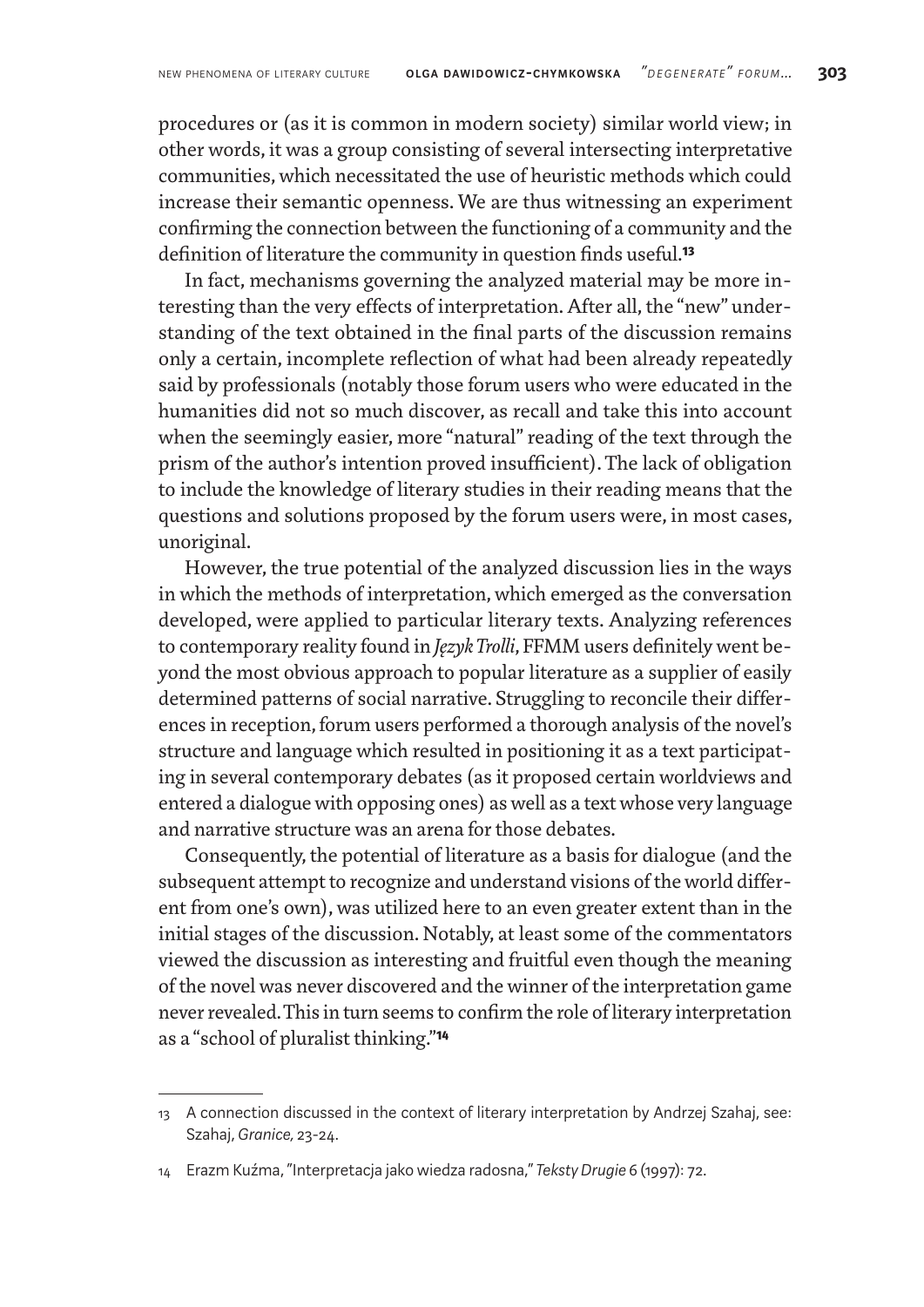Such understanding of literary interpretation as away to enter a dialogue, one taking place not even above but across divisions, can be easily attributed with ethical value. And the relations among the readers are not the only ones to be evaluated in this regard; the issue of loyalty of the interpreter to the text and its author are no less important, and charges relating to the later issue resurfaced frequently among the FFMM users.

One of the frequently repeated accusations concerns the discrepancy between sophisticated interpretative methods used by some of the users and the convention and genre of Musierowicz's novel, which was viewed by other forum members as a misuse of those methods.**15** This places the interpretations, presented above, in the context of doubts and questions characterizing the socalled ethical turn in literary studies. What may be seen as threatened here is the symmetry of the relation between the interpreter and the interpreted.**16** The readers' rejection of the limits inscribed in the convention of the analyzed work and their posing of questions which the text itself "does not pose to its model reader"**17** propels the work into a dialogue it is unprepared for, forcing it to compete in the wrong category, although it may increase the social and intellectual importance of the work. By ignoring the rules of fair play, the interpreter gains an intellectual advantage over the interpreted. One may also wonder if there really is nothing wrong, or at least nothing "tactless", about interpretations created against the presumed (or even known) intention of the author.**18** In other words, we are witnessing the emergence of the question whether interpreters successfully combined invention and responsibility in their reading.**19**

Doubts of this kind, ones that many contemporary interpreters struggle with today, are even more serious in the case of FFMM, because many

- 17 "Overinterpretation" as proposed by Jonathan Culler is also a great intellectual opportunity, see Jonathan Culler "Obrona nadinterpretacji," ["In Defence of Overinterpretation"] in *Interpretacja i nadinterpretacja.*
- 18 Danuta Szajnert, "Intencje autora i etyka interpretatora," ["The Author's Intentions and the Ethics of the Interpreter"] in *Filozofia i etyka interpretacji,* ed. Andrzej Szahaj (Kraków: Universitas, 2007).
- 19 Michał Paweł Markowski, "Zwrot etyczny w badaniach literackich," *Pamiętnik Literacki* 1 (2002).

<sup>15</sup> See for instance http://forum.gazeta.pl/forum/w,25788,122541484,,chyba\_przesadzacie. html?v=2, accessed October 15, 2012.

<sup>16</sup> Danuta Ulicka "«Zwrot» etyczny w badaniach literackich," in *Polonistyka w przebudowie: literaturoznawstwo – wiedza o języku – wiedza o kulturze – edukacja* ,vol. 1, ed. Małgorzata Czermińska (Kraków: Universitas, 2005).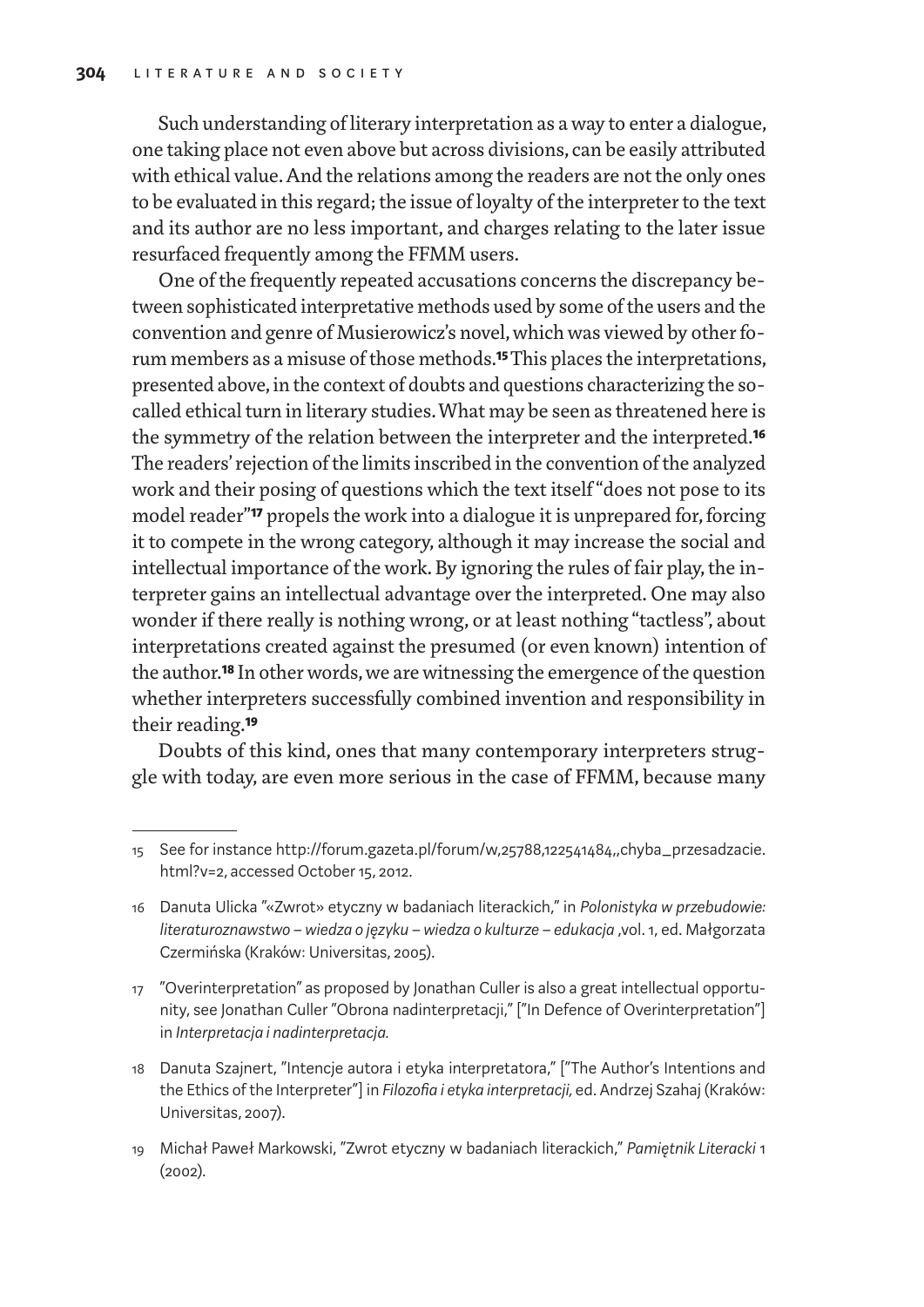discussions taking place on the forum still today frequently combine thorough textual analysis with very harsh criticism, to an extent much greater than in the presented material. This makes various "over-interpretations" far less innocent.

But the critical forum users also present arguments in support of their actions, suggesting that they do not wish to engage in an empty play of meanings or malicious manipulation of the novels' message. What they seek is to engage in a discussion with this message, seeing their methodical analyses as a means to address the matter in a more precise manner. Conducting close readings provide them with a better orientation with regard to the differences in the system of values presented by the author and their own, and help to show where the novels' message appears self-contradictory– whether because it rests upon an indefensible vision of reality or because of the internal inconsistency of the conveyed world view.

What provokes particularly strong objections among the critical readers of Musierowicz's work is its proclaimed high esteem for openness to others on the one hand, combined with what is seen as an unwillingness to enter into a dialogue with anyone representing worldviews other than the author (evidenced by the writer suppressing and silencing the voices of protagonists who represent "improper" views or lifestyles, and resorting to caricature and mockery.)**20**

But accusations of disrespect for the Other are directed also at the readers themselves, including "degeneration" mentioned in the article's title. Some forum members are accused of reading Musierowicz simply with bad intentions, a reluctance to accept any aspect of the views presented in her work, and even, symbolically, of refusing the author the right towrite in a particular way or promote particular positions. The fact that the tendency to criticize the writer harshly can be found among the majority of active forum users gives rise to the charge that they have turned criticism into a group norm**21** and a means for binding their community together instead of actually trying to communicate with the author or those readers who are less likely to judge her so harshly.

Regardless of the validity of such charges, the very fact that they have arisen allows one to approach FFMM discussions not only as an opportunity to observe how interpretations of literary texts may be used as a starting point

<sup>20</sup> For instance http://forum.gazeta.pl/forum/w,25788,49046847,49122779,Re\_Po\_pierw szym\_czytaniu\_.html, accessed October 15, 2012; http://forum.gazeta.pl/forum/w,2578 8,49260437,49260437,Wychowawczy\_przekaz\_Polewki.html, accessed October 15, 2012.

<sup>21</sup> http://forum.gazeta.pl/forum/w,25788,105476791,106265286,To\_ja\_teraz\_powiem\_ cos\_strasznego.html, accessed October 15, 2012.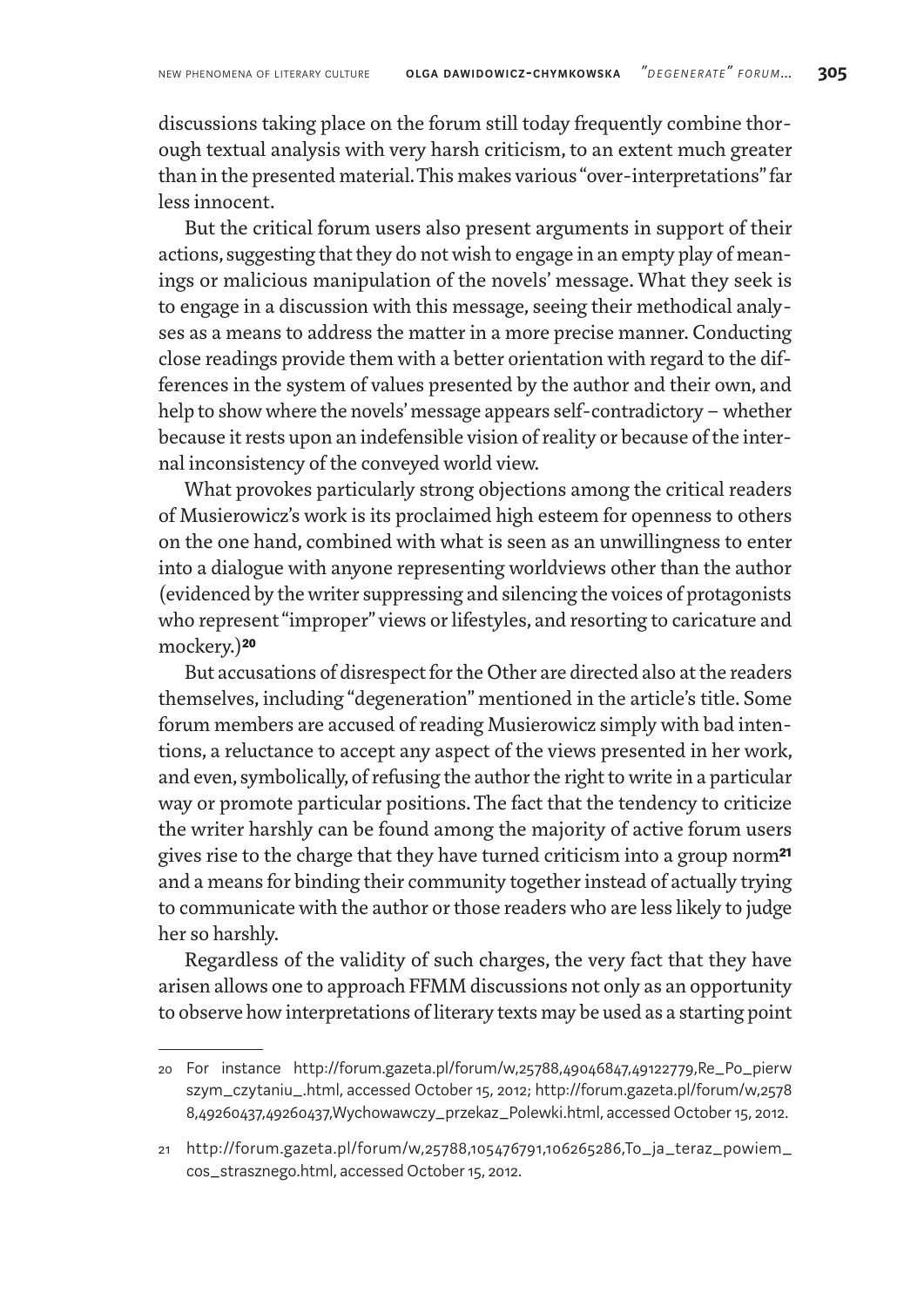for a dialogue between various worldviews, but also to recognize the difficulties that such an endeavor may encounter.

Finally, it may be worthwhile to return to the ambiguous position occupied by online discussions about literature among other discourses of the type. As has already been stated, situated between the written and the spoken discourse, as well as somewhere between a seminar talk and an informal conversation among book lovers, online discussions about literature do not fit certain important distinctions. Furthermore, online commentaries are positioned also on the border of the private and the public spheres, somewhere between an informal discussion and a published article.

Twenty years ago, Erazm Kuźma had no difficulties distinguishing between the "interpreters"– negotiators of meaning belonging to a community of literary scholars who also exercise control over it by publishing their interpretations as part of a social and economic game – and the "readers" who remained outside the game, because their readerly experiences took place in the private sphere and their knowledge never left this intimate space.**22**

The Internet has largely blurred the clarity of this division. The fact that FFMM users authored what is probably the richest collection of interpretations of Małgorzata Musierowicz's work in existence makes them actual participants of the interpretative game. At the same time, forum members, publishing anonymously and independently from the procedures regulating professional publications, never enter the professional circle. They join the interpretative game based on their own separate rules.

Consequently, as players they are new and unpredictable, and their special status has its advantages and disadvantages, frequently described today by the enthusiasts and critics of non-professional creative activities performed online**23** (although literary interpretation is discussed rarely). On the one hand, free from the limitations restricting the professionals, forum users may create new, untypical and inspiring interpretations. On the other hand, however, weaker mechanisms of selection as well as the spontaneous and personal character of the utterance may not facilitate balanced judgments, while the friendly atmosphere easily created online is likely to decrease the awareness of the public character of conducted discussions and the sense of

<sup>22</sup> Erazm Kuźma, "Spór o wartość i zasadność interpretacji literackiej," *Pamiętnik Literacki* 3(1989): 15-16.

<sup>23</sup> See for instance Chris Anderson, *Długi ogon: ekonomia przyszłości – każdy konsument ma głos* [*The Long Tail*], trans. Bolesław Ludwiczak (Poznań: Media Rodzina, 2008); Andrew Keen, *Kult amatora: jak Internet niszczy kulturę* [*The Cult of the Amateur*], trans. Małgorzata Bernatowicz and Katarzyna Topolska-Ghariani (Warszawa: WAiP, 2007).